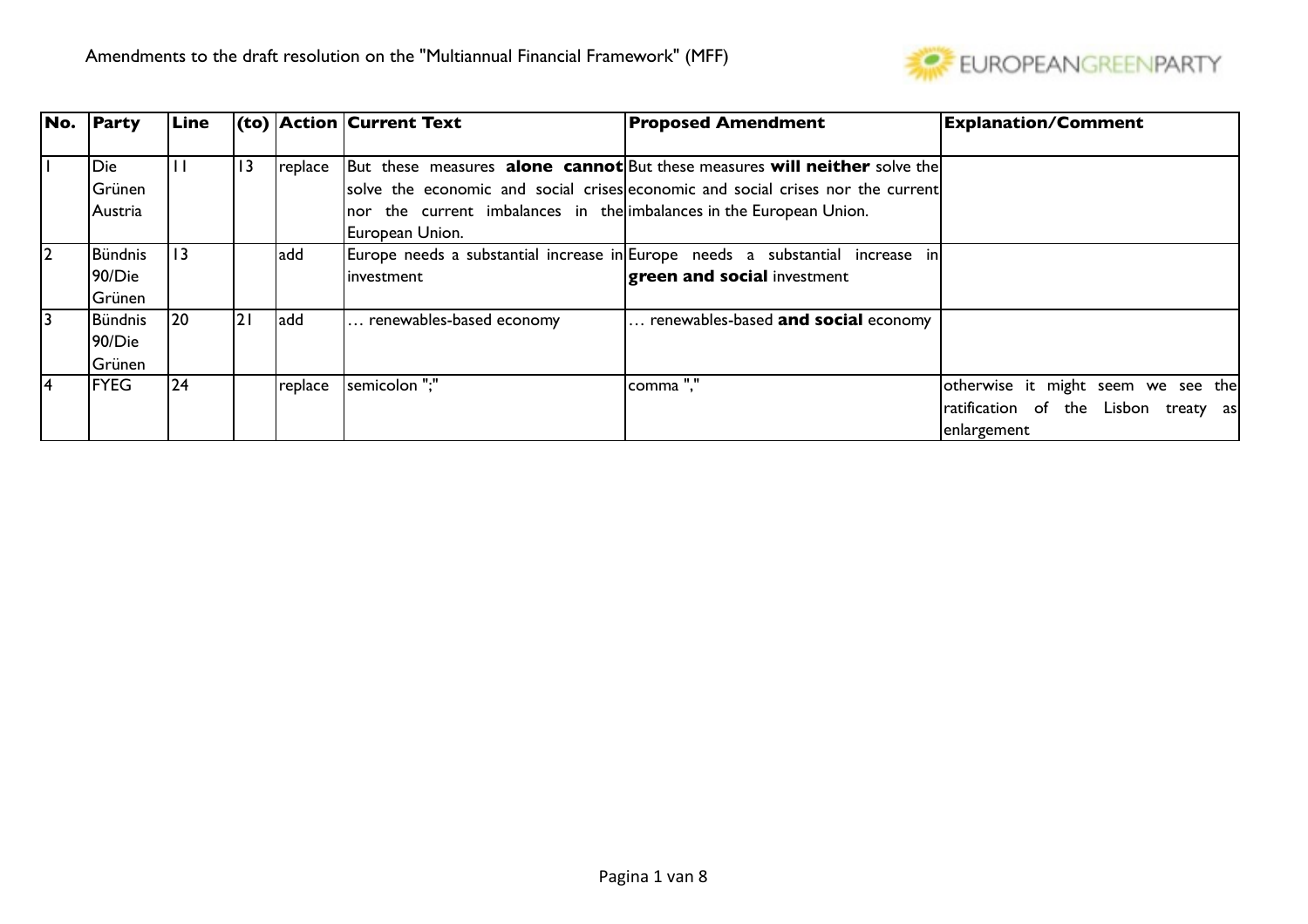

| 15 | <b>FYEG</b> | 25 |    | replace |                                                              |  |             |                                |          | $\vert$ ", and the economic, social and $\vert$ " <b>In the meantime the economic</b> The emphasis of multiple dimensions of |
|----|-------------|----|----|---------|--------------------------------------------------------------|--|-------------|--------------------------------|----------|------------------------------------------------------------------------------------------------------------------------------|
|    |             |    |    |         | $ $ ecological crisis impacted heavily the $ $ <b>crisis</b> |  |             | hit EU                         | citizens | <b>hard,</b> the crises seems more suitable when                                                                             |
|    |             |    |    |         | EU citizens requiring"                                       |  |             |                                |          | <b>particularly youth, while pressure</b> talking about a general transformation of                                          |
|    |             |    |    |         |                                                              |  |             |                                |          | to tackle ecological problems has our economic system - then we need to                                                      |
|    |             |    |    |         |                                                              |  |             | further increased, requiring " |          | tackle all these crises.                                                                                                     |
|    |             |    |    |         |                                                              |  |             |                                |          |                                                                                                                              |
|    |             |    |    |         |                                                              |  |             |                                |          | But when talking about the MFF, the                                                                                          |
|    |             |    |    |         |                                                              |  |             |                                |          | particular impact of each crisis, but also                                                                                   |
|    |             |    |    |         |                                                              |  |             |                                |          | the measures to tackle them differ might                                                                                     |
|    |             |    |    |         |                                                              |  |             |                                |          | differ. FYEG thinks in this case the                                                                                         |
|    |             |    |    |         |                                                              |  |             |                                |          | economic (and social) crisis makes people                                                                                    |
|    |             |    |    |         |                                                              |  |             |                                |          | suffer from unemployment etc. while the                                                                                      |
|    |             |    |    |         |                                                              |  |             |                                |          | ecological crisis still doesn't really affect                                                                                |
|    |             |    |    |         |                                                              |  |             |                                |          | the European citizens. Also on the                                                                                           |
|    |             |    |    |         |                                                              |  |             |                                |          | solution-side its more about investments                                                                                     |
|    |             |    |    |         |                                                              |  |             |                                |          | in the future (energy efficiency etc.) and                                                                                   |
|    |             |    |    |         |                                                              |  |             |                                |          | not (as with unemployment) measures                                                                                          |
|    |             |    |    |         |                                                              |  |             |                                |          | that need to help (youth) now.                                                                                               |
|    |             |    |    |         |                                                              |  |             |                                |          |                                                                                                                              |
|    |             |    |    |         |                                                              |  |             |                                |          | Further we added the youth point, bc the                                                                                     |
|    |             |    |    |         |                                                              |  |             |                                |          | economic crisis hit youth particularly hard                                                                                  |
|    |             |    |    |         |                                                              |  |             |                                |          | (while the ecological crisis might hit them                                                                                  |
|    |             |    |    |         |                                                              |  |             |                                |          | particularly hard at a later point)                                                                                          |
|    |             |    |    |         |                                                              |  |             |                                |          |                                                                                                                              |
| 6  | Bündnis     | 31 | 32 | delete  | "juste-retour" based                                         |  |             |                                |          | $\dots$ during a 26-hour long horse-trading $ {\sf Not}$ clear what it means for "normal"                                    |
|    | 90/Die      |    |    |         |                                                              |  | negotiation |                                |          | reader                                                                                                                       |
|    | Grünen      |    |    |         |                                                              |  |             |                                |          |                                                                                                                              |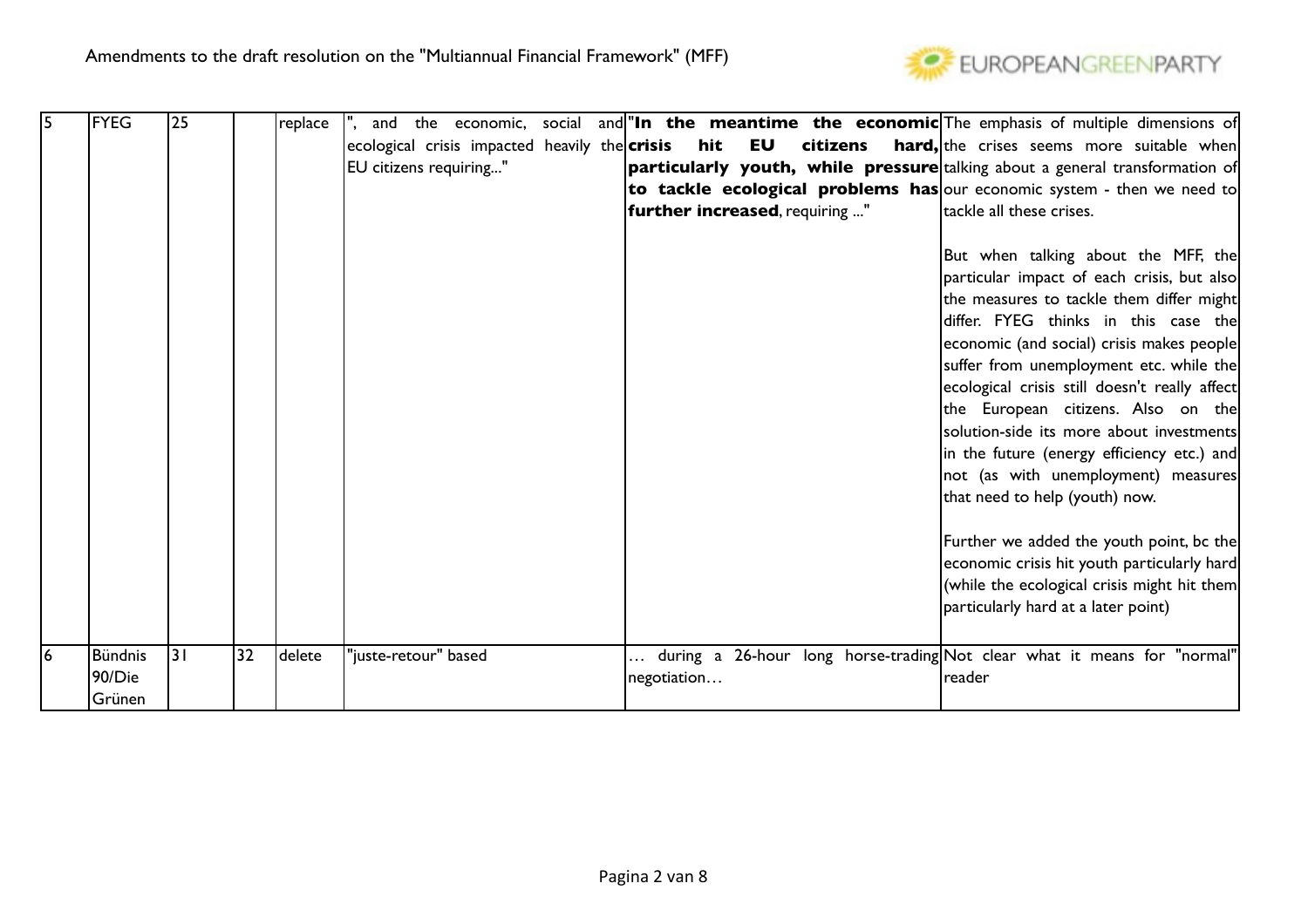

|    | <b>FYEG</b> | 36 | Add                | Agriculture sector or in the Cohesion the Agriculture sector or in the Cohesion If there is no explanation for why we |                                        |
|----|-------------|----|--------------------|-----------------------------------------------------------------------------------------------------------------------|----------------------------------------|
|    |             |    | sentence   Policy. | Policy. The Common Agricultural critizise the CAP, it seems a bit like we                                             |                                        |
|    |             |    |                    | <b>Policy still subsidises large-scale</b> consider the CAP and the Cohesian                                          |                                        |
|    |             |    |                    | <b>industrial farming over small-scale</b> Policy als conservative and nationalist.                                   |                                        |
|    |             |    |                    | and sustainable farming. Further While it should be specified that we are                                             |                                        |
|    |             |    |                    | greening of the Cohesion Policy is in support of these policies but would like                                        |                                        |
|    |             |    |                    | urgently needed.                                                                                                      | to see a shift in where money is spent |
|    |             |    |                    |                                                                                                                       | within these funds.                    |
| 18 | <b>EGP</b>  | 55 | add<br>asl         | Regrets that there is no clear distinction in                                                                         |                                        |
|    | Committe    |    | new                | public perception between the necessary                                                                               |                                        |
|    |             |    | point 3            | costs required to implement and manage                                                                                |                                        |
|    |             |    | (and               | communal activities mandated to thel                                                                                  |                                        |
|    |             |    | renumbe            | European Union, and wasteful operating and                                                                            |                                        |
|    |             |    |                    | administrative costs<br>throughout<br>thel                                                                            |                                        |
|    |             |    | thereafte          | European Union. Cites as an example the                                                                               |                                        |
|    |             |    | $\mathsf{r}$       | money spent each year on holding 12                                                                                   |                                        |
|    |             |    |                    | European Parliamentary sessions<br>inl                                                                                |                                        |
|    |             |    |                    | Strasbourg which could be saved by an                                                                                 |                                        |
|    |             |    |                    | agreement of the member states to                                                                                     |                                        |
|    |             |    |                    | consolidate the single EP seat in Brussels.                                                                           |                                        |
|    |             |    |                    | (remove last sentence at lines 68/69). Points                                                                         |                                        |
|    |             |    |                    | out that these wasteful operating and                                                                                 |                                        |
|    |             |    |                    | administrative costs also occur in the                                                                                |                                        |
|    |             |    |                    | member states which manage 80% of EU                                                                                  |                                        |
|    |             |    |                    | funds and have primary responsibility for                                                                             |                                        |
|    |             |    |                    | proper management of these funds and                                                                                  |                                        |
|    |             |    |                    | fighting fraud.                                                                                                       |                                        |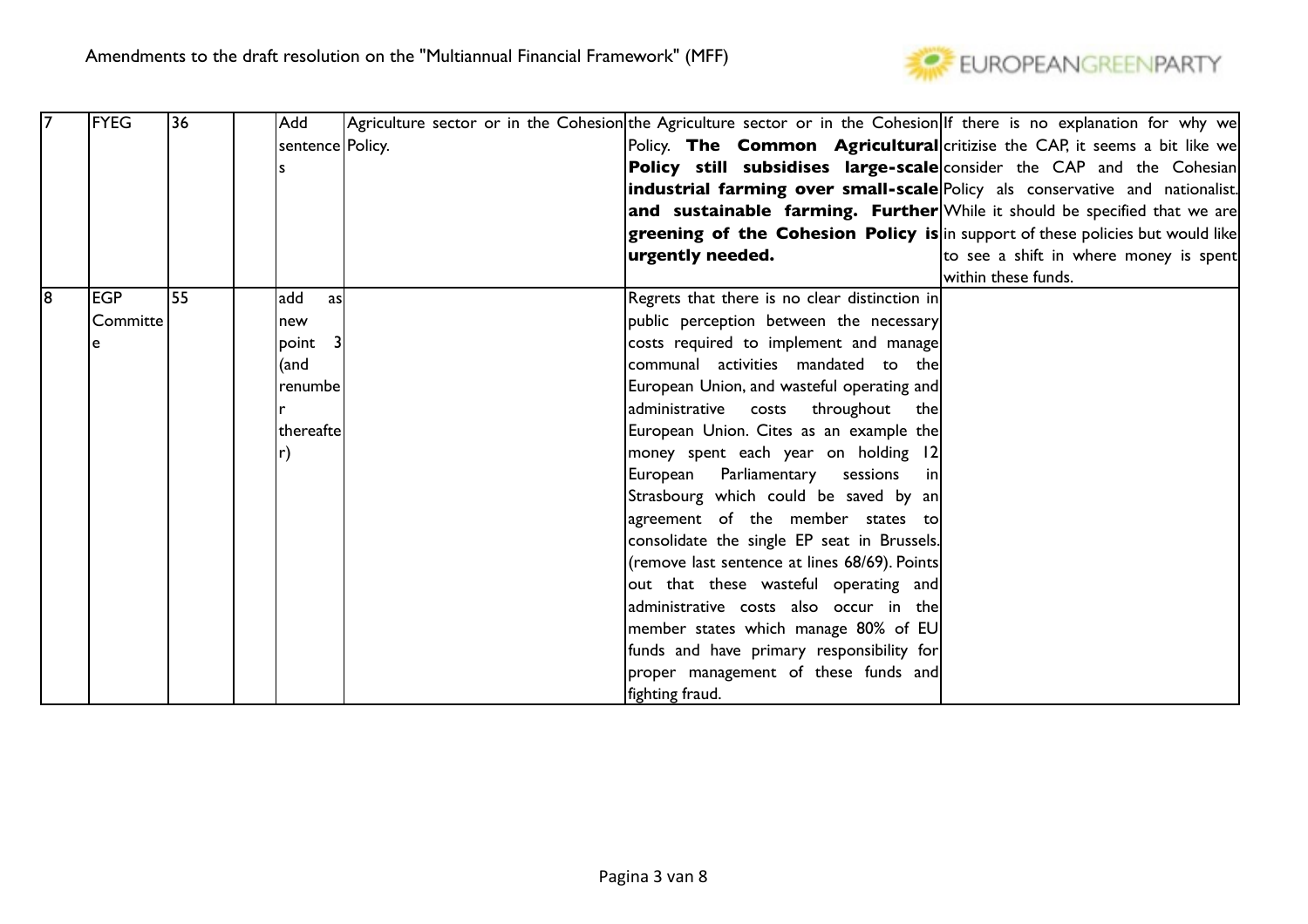

| 19           | Die        | 55 | add       | asl |                                                                                                                       | Regrets that there is no clear distinction in    |              |
|--------------|------------|----|-----------|-----|-----------------------------------------------------------------------------------------------------------------------|--------------------------------------------------|--------------|
|              | Grünen     |    | new       |     |                                                                                                                       | public perception between the necessary          |              |
|              | Austria    |    | point 3 - |     |                                                                                                                       | costs required to implement and manage           |              |
|              |            |    | additions |     |                                                                                                                       | communal activities mandated to the              |              |
|              |            |    | in bold   |     |                                                                                                                       | European Union, and wasteful operating and       |              |
|              |            |    |           |     |                                                                                                                       | administrative costs<br>throughout<br>thel       |              |
|              |            |    |           |     |                                                                                                                       | European Union. Cites as an example the          |              |
|              |            |    |           |     |                                                                                                                       | 180 mio. € spent each year (and also             |              |
|              |            |    |           |     |                                                                                                                       | 19mio. tons CO2 emissions) on holding            |              |
|              |            |    |           |     |                                                                                                                       | 12 European Parliamentary sessions in            |              |
|              |            |    |           |     |                                                                                                                       | Strasbourg which could be saved by an            |              |
|              |            |    |           |     |                                                                                                                       | agreement of the member states to                |              |
|              |            |    |           |     |                                                                                                                       | consolidate <b>a</b> single EP seat in Brussels. |              |
|              |            |    |           |     |                                                                                                                       | 77% of MEPs already consider a                   |              |
|              |            |    |           |     |                                                                                                                       | single seat necessary. (remove last              |              |
|              |            |    |           |     |                                                                                                                       | sentence at lines 68/69). Points out that        |              |
|              |            |    |           |     |                                                                                                                       | these wasteful operating and administrative      |              |
|              |            |    |           |     |                                                                                                                       | costs also occur in the member states which      |              |
|              |            |    |           |     |                                                                                                                       | manage 80% of EU funds and have primary          |              |
|              |            |    |           |     |                                                                                                                       | responsibility for proper management of          |              |
|              |            |    |           |     |                                                                                                                       | these funds and fighting fraud.                  |              |
|              |            |    |           |     |                                                                                                                       |                                                  |              |
| 10           | Die        | 63 | add       |     |                                                                                                                       | Strictly refuses binding "Treaties on            |              |
|              | Grünen     |    |           |     |                                                                                                                       | Competitivness" outside EU-community             |              |
|              | Austria    |    |           |     |                                                                                                                       | acquis committing all EU-member states to        |              |
|              |            |    |           |     |                                                                                                                       | structural reforms (eg privatisation, wage       |              |
|              |            |    |           |     |                                                                                                                       | and pension cuts, extension of working           |              |
|              |            |    |           |     |                                                                                                                       | hours, interventions into wage setting, cuts     |              |
|              |            |    |           |     |                                                                                                                       | in education and health)                         |              |
| $\mathbf{H}$ | <b>EGP</b> | 65 | replace   |     | Calls for a substantial increase of Calls for progressive increases of the this is a multi-annual process, not a one- |                                                  |              |
|              | Committe   |    |           |     | the EU budget compared to 2013 EU budget compared to 2013 levels,                                                     |                                                  | off increase |
|              |            |    |           |     | levels,                                                                                                               |                                                  |              |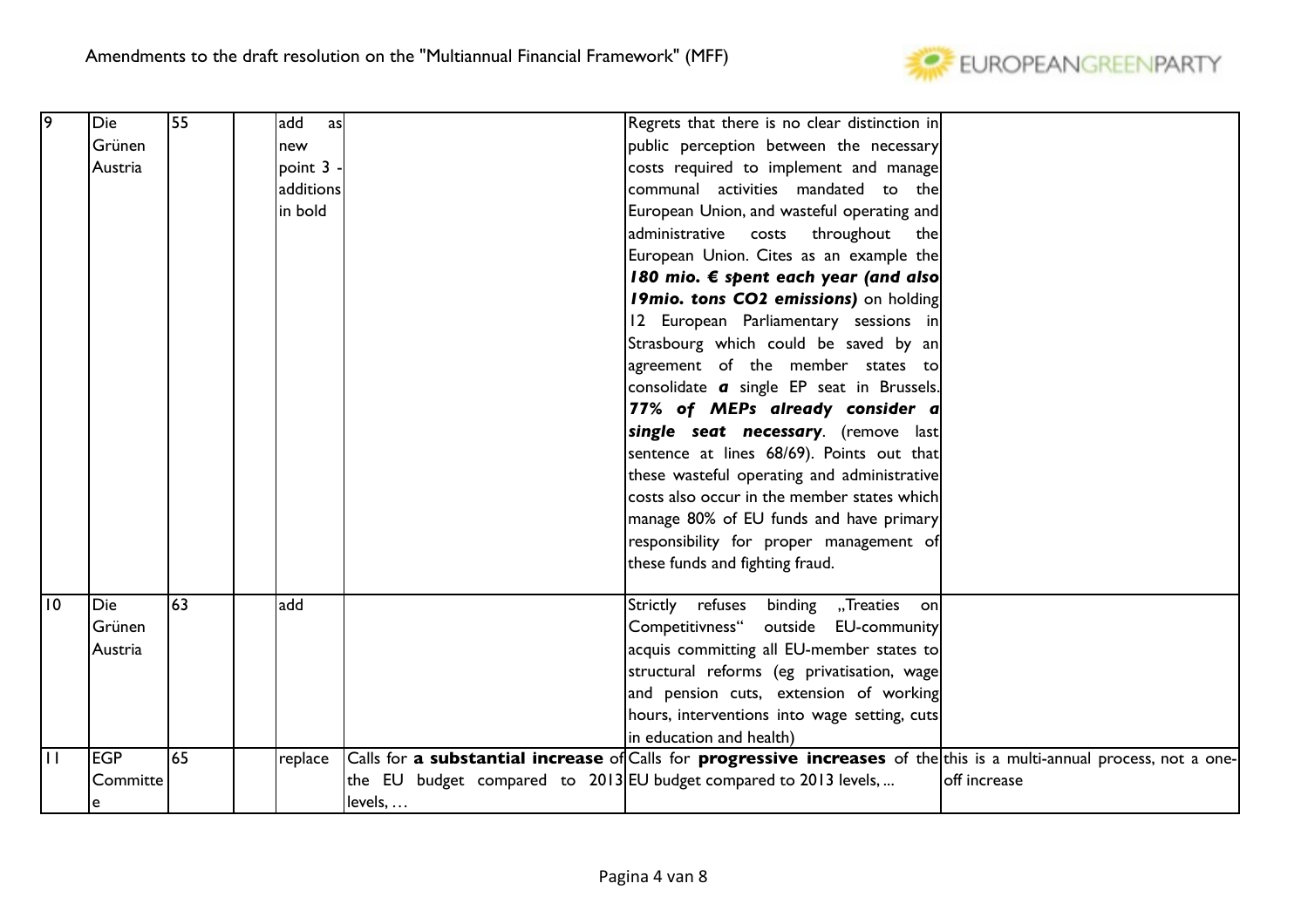

| 12 | GroenLink 65   |        | 66 | replace | "a substantial<br>increase                             | policy an increase of the EU budget compared to Clarifies that the budget increase is not an                                 |                                                          |
|----|----------------|--------|----|---------|--------------------------------------------------------|------------------------------------------------------------------------------------------------------------------------------|----------------------------------------------------------|
|    |                |        |    |         | sectors"                                               | 2013 levels, focusing on future-oriented end in itself, but aims to strengthen future                                        |                                                          |
|    |                |        |    |         |                                                        | policy sectors"                                                                                                              | oriented policies.                                       |
|    |                |        |    |         |                                                        |                                                                                                                              |                                                          |
|    |                |        |    |         |                                                        |                                                                                                                              |                                                          |
| 3  | Miljöparti  65 |        | 67 | replace |                                                        | Calls for a substantial increase of the <b>Broadly supports the idea that the</b> The EU is wasting a lot of its budget, and |                                                          |
|    | de<br>let      |        |    |         |                                                        | EU budget compared to 2013 levels, EU-budget should decrease. But spends too much on things that has little                  |                                                          |
|    | Gröna          |        |    |         |                                                        | and insists on focusing the increases in <b>the savings should be made on</b> added value. The EU has got the priorities     |                                                          |
|    |                |        |    |         | the future oriented policy sectors                     | areas where the EU spending is wrong, and since it is generally less                                                         |                                                          |
|    |                |        |    |         |                                                        | <b>wasteful or has little added value,</b> efficient at spending than the member                                             |                                                          |
|    |                |        |    |         |                                                        | such as agriculture. With smarter states the EU-budget should decrease.                                                      |                                                          |
|    |                |        |    |         |                                                        | spending it would also be possible                                                                                           |                                                          |
|    |                |        |    |         |                                                        | to put more resources into the                                                                                               |                                                          |
|    |                |        |    |         |                                                        | futureoriented policy sectors                                                                                                |                                                          |
| 4  | <b>Bündnis</b> | 165    |    | replace |                                                        | Calls for a substantial increase of the Calls for a substantial increase of the EU                                           |                                                          |
|    | 90/Die         |        |    |         | EU budget compared to 2013 levels, budget compared to  | 2013<br>levels,                                                                                                              |                                                          |
|    | Grünen         |        |    |         |                                                        | and insists on focusing the increases in <b>preserving at least the current</b>                                              |                                                          |
|    |                |        |    |         | the future oriented policy sectors                     | ratio between the MFF and the                                                                                                |                                                          |
|    |                |        |    |         |                                                        | <b>European GNI; Therefore</b>                                                                                               |                                                          |
| 15 | Vihreät        | $-165$ |    | delete  |                                                        | Calls for a substantial increase of Calls for an increase of the EU budget See next amendment.                               |                                                          |
|    | De Gröna       |        |    |         | the EU budget compared to 2013 compared to 2013 levels |                                                                                                                              |                                                          |
|    |                |        |    |         | levels                                                 |                                                                                                                              |                                                          |
| 16 | Vihreät        | $-167$ | 68 | add     |                                                        | in the 3 solidarity areas (inter-  in the 3 solidarity areas (inter-generational, There is a lot of harmfull subsidies from  |                                                          |
|    | De Gröna       |        |    |         | intra-European<br> generational,                       | and intra-European and international solidarities agriculture to energy that should be                                       |                                                          |
|    |                |        |    |         | linternational solidarities.                           | An option to increasing the budget geared towards environmentaly friendly                                                    |                                                          |
|    |                |        |    |         |                                                        | is to shift subsidies that drive the $ $ (or at least neutral) activities. At the same                                       |                                                          |
|    |                |        |    |         |                                                        | global warming further towards time it would make the need for more                                                          |                                                          |
|    |                |        |    |         |                                                        | green<br>economy                                                                                                             | <b>investments</b> new resources for the budget smaller. |
|    |                |        |    |         |                                                        | instead.                                                                                                                     |                                                          |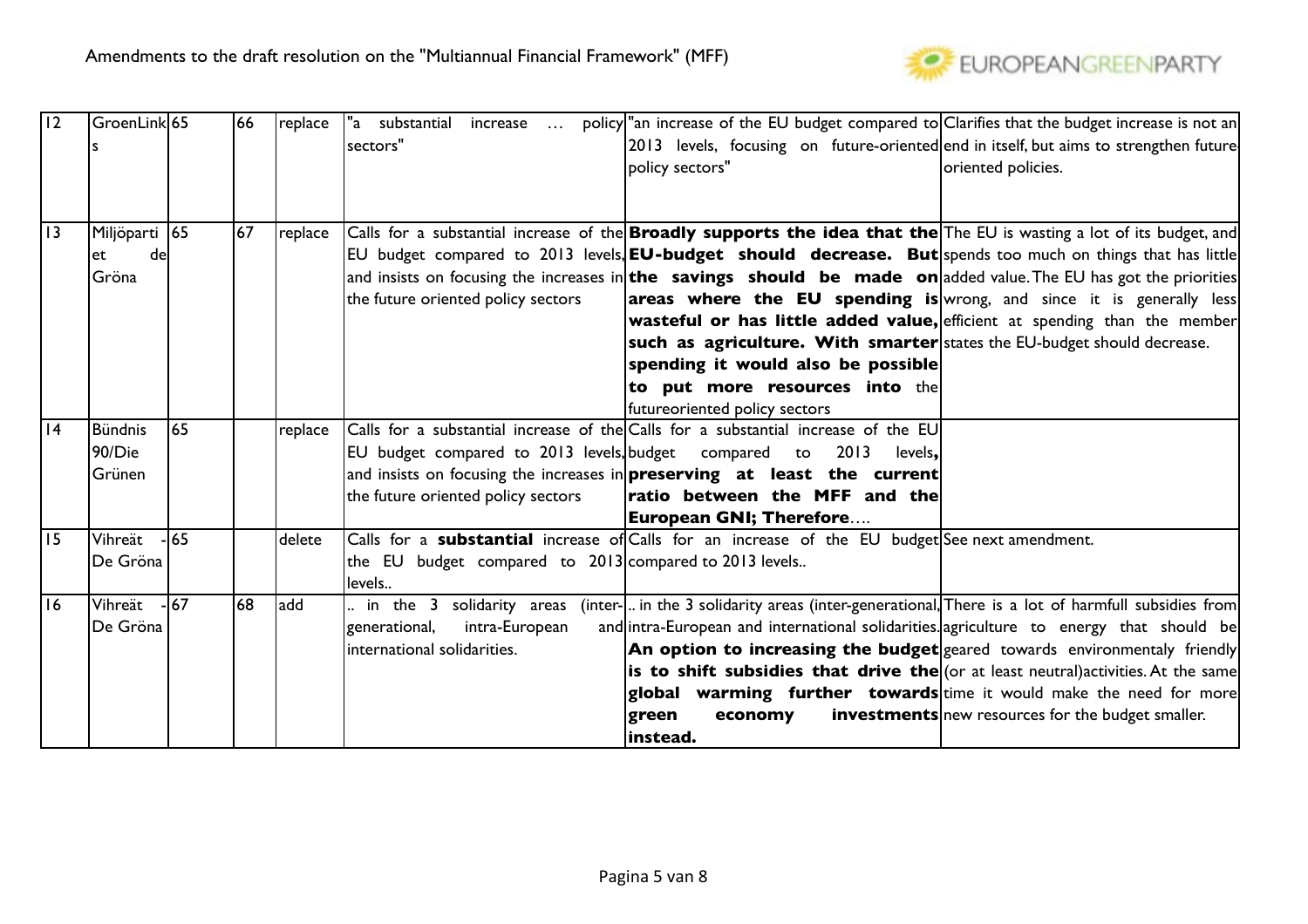

| 17              | Vihreät                  | $-68$ | 69 | delete     | Also considers that there are operating                                               |                                                                             | The meaning is not clear, either delete or |
|-----------------|--------------------------|-------|----|------------|---------------------------------------------------------------------------------------|-----------------------------------------------------------------------------|--------------------------------------------|
|                 | De Gröna                 |       |    | whole      | economies which can and should be                                                     |                                                                             | clarify.                                   |
|                 |                          |       |    |            | sentence made in the EU budget and which                                              |                                                                             |                                            |
|                 |                          |       |    |            | would command<br>public support                                                       |                                                                             |                                            |
|                 |                          |       |    |            | (Strasbourg).                                                                         |                                                                             |                                            |
| 18              | <b>Bündnis</b><br>90/Die | 168   | 69 | delete     |                                                                                       |                                                                             | not clear                                  |
|                 | Grünen                   |       |    |            |                                                                                       |                                                                             |                                            |
| 9               | <b>FYEG</b>              | 68    |    | add after  |                                                                                       | Further insists on support for youth and                                    |                                            |
|                 |                          |       |    | "solidarit |                                                                                       | measures to fight youth unemployment.                                       |                                            |
|                 |                          |       |    | ies)."     |                                                                                       |                                                                             |                                            |
| 20              | FYEG                     | 68    |    | delete     | Also considers that there are operating                                               |                                                                             | Might need reformulation to be more        |
|                 |                          |       |    |            | economies which can and should be                                                     |                                                                             | comprehensible. (Bc we didn't fully        |
|                 |                          |       |    |            | made in the EU budget and which                                                       |                                                                             | understand, no reformulation attempt was   |
|                 |                          |       |    |            | would command<br>public support                                                       |                                                                             | made)                                      |
|                 |                          |       |    |            | (Strasbourg).                                                                         |                                                                             |                                            |
| $\overline{21}$ | <b>EGP</b>               | 68    | 69 | delete     | Also considers that there are operating                                               |                                                                             | Delete this sentence as it is rephrased in |
|                 | Committe                 |       |    |            | economies which can and should be                                                     |                                                                             | the newly added point 3                    |
|                 | e                        |       |    |            | made in the EU budget and which                                                       |                                                                             |                                            |
|                 |                          |       |    |            | would command<br>public support                                                       |                                                                             |                                            |
|                 |                          |       |    |            | (Strasbourg).                                                                         |                                                                             |                                            |
| 22              | GroenLink 69             |       |    | add        | "Strasbourg"                                                                          | "Strasbourg and staff salaries"                                             | One possible saving measure is phasing     |
|                 |                          |       |    |            |                                                                                       |                                                                             | out the outdated 'expatriation allowance'  |
|                 |                          |       |    |            |                                                                                       |                                                                             | for EU staff, as the Green Group in the    |
|                 |                          |       |    |            |                                                                                       |                                                                             | European Parliament has proposed. This     |
|                 |                          |       |    |            |                                                                                       |                                                                             | would certainly command public support.    |
| 23              | Die                      | 75    |    | delete     |                                                                                       | and the introduction of the Financial and the introduction of the Financial |                                            |
|                 | Grünen                   |       |    |            | Transaction Tax financing <b>- at least in</b> Transaction Tax financing directly the |                                                                             |                                            |
|                 | Austria                  |       |    |            | <b>parts -</b> directly the                                                           |                                                                             |                                            |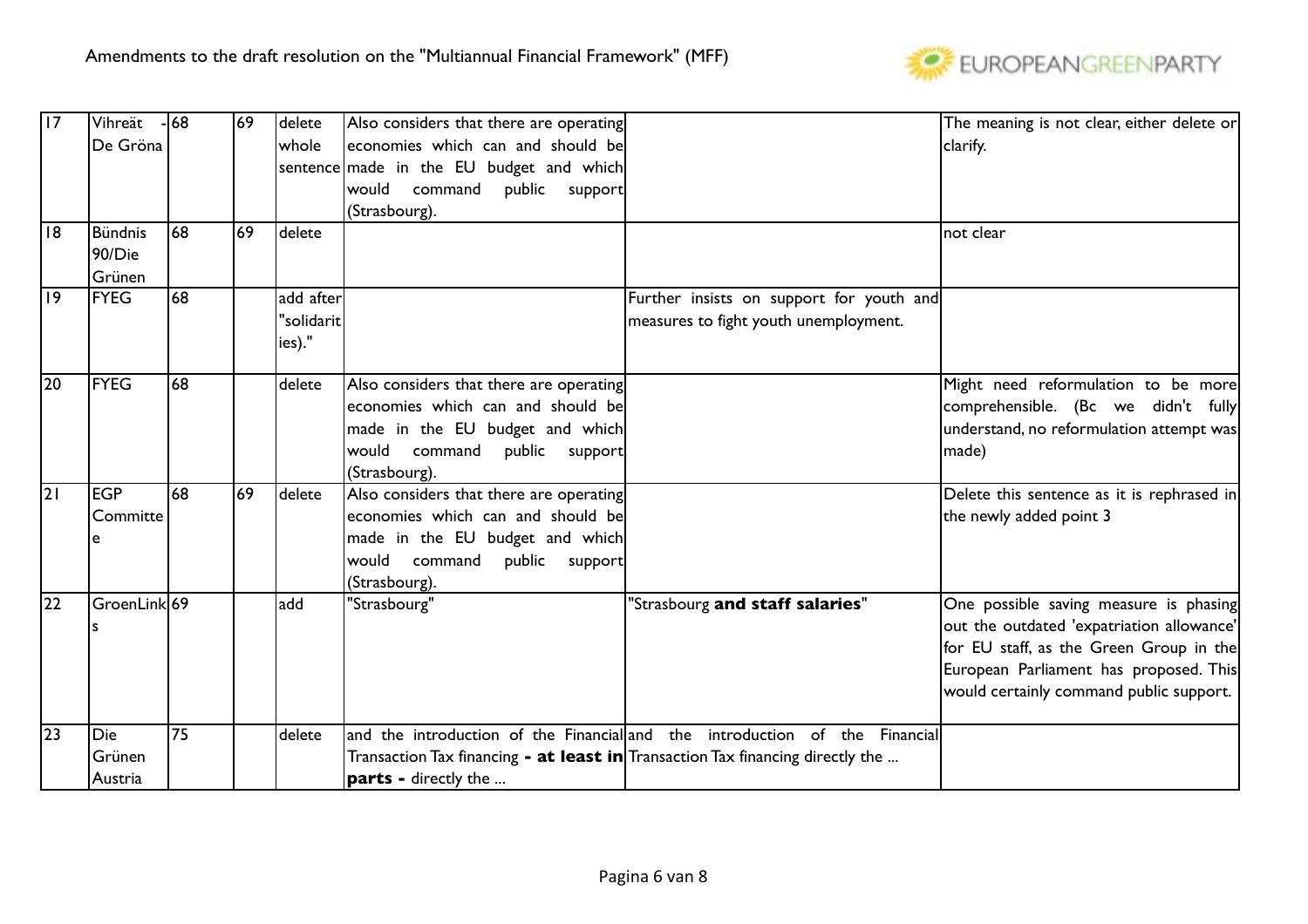

| $\overline{24}$ | <b>FYEG</b>   | 76              |     | delete  | - at least in parts -                                                   |                                                                                                                           | The tax should be European and so           |
|-----------------|---------------|-----------------|-----|---------|-------------------------------------------------------------------------|---------------------------------------------------------------------------------------------------------------------------|---------------------------------------------|
|                 |               |                 |     |         |                                                                         |                                                                                                                           | should be the revenues from it. (also       |
|                 |               |                 |     |         |                                                                         |                                                                                                                           | avoiding red tape).                         |
| $\overline{25}$ | lEGP          | 76              | 79  | linsert | ; Considers a future introduction of Considers a future                 | introduction<br>of                                                                                                        |                                             |
|                 | Committe      |                 |     |         |                                                                         | additional own resources based on additional own resources based on revenues                                              |                                             |
|                 |               |                 |     |         |                                                                         | revenues stemming from carbon and/or stemming <b>for example</b> from carbon                                              |                                             |
|                 |               |                 |     |         |                                                                         | energy taxes, a flight ticket tax and/or a and/or energy taxes, a flight ticket tax and/or                                |                                             |
|                 |               |                 |     |         |                                                                         | common consolidated corporate tax a common consolidated corporate tax                                                     |                                             |
|                 |               |                 |     |         |                                                                         | including the tax rates to finance including the tax rates to finance directly the                                        |                                             |
|                 |               |                 |     |         |                                                                         | $ $ directly the EU budget and to EU budget and to simultaneously and partly                                              |                                             |
|                 |               |                 |     |         | simultaneously and partly reduce the reduce the national contributions. |                                                                                                                           |                                             |
|                 |               |                 |     |         | national contributions.                                                 |                                                                                                                           |                                             |
| 26              | <b>FYEG</b>   | 76              |     | replace |                                                                         | <b>Considers a future</b> introduction of <b>Strives for an</b> introduction of additional We are in favour of additional | own                                         |
|                 |               |                 |     |         | additional own resources                                                | own resources                                                                                                             | resources, so the outcome of this           |
|                 |               |                 |     |         |                                                                         |                                                                                                                           | consideration is already clear for us.      |
| $\overline{27}$ | Bündnis       | 88              | add |         | revision clause during the next MFF                                     | revision clause after two years during                                                                                    |                                             |
|                 | 90/Die        |                 |     |         |                                                                         | the next MFF                                                                                                              |                                             |
|                 | Grünen        |                 |     |         |                                                                         |                                                                                                                           |                                             |
| 28              | FYEG          | $\overline{92}$ |     | insert" | after "Union,"                                                          | and delaying investments urgently needed to Citizens should know why we are against                                       |                                             |
|                 |               |                 |     |         |                                                                         | green Europe's economy,                                                                                                   | the MFF in its current shape. Its important |
|                 |               |                 |     |         |                                                                         |                                                                                                                           | that the next EP majority is not bound to   |
|                 |               |                 |     |         |                                                                         |                                                                                                                           | this MFF, but or opposition is more         |
|                 |               |                 |     |         |                                                                         |                                                                                                                           | tangible for Citizens when connected to     |
|                 |               |                 |     |         |                                                                         |                                                                                                                           | the content, such as austerity (already     |
|                 |               |                 |     |         |                                                                         |                                                                                                                           | mentioned) or sustainability.               |
|                 |               |                 |     |         |                                                                         |                                                                                                                           |                                             |
| 29              | Die           | $\overline{92}$ |     | add new |                                                                         | - calls for a substantial increase of the                                                                                 |                                             |
|                 | <b>Grünen</b> |                 |     | point   |                                                                         | European Social Fund in order to combat                                                                                   |                                             |
|                 | Austria       |                 |     | 10a     |                                                                         | unemployment and poverty; stresses that                                                                                   |                                             |
|                 |               |                 |     |         |                                                                         | the initiatives to fight youth unemployment                                                                               |                                             |
|                 |               |                 |     |         |                                                                         | must be strengthened by a substantial                                                                                     |                                             |
|                 |               |                 |     |         |                                                                         | increase of budgetary means ( $\epsilon$ 15 to 20                                                                         |                                             |
|                 |               |                 |     |         |                                                                         | billions).                                                                                                                |                                             |